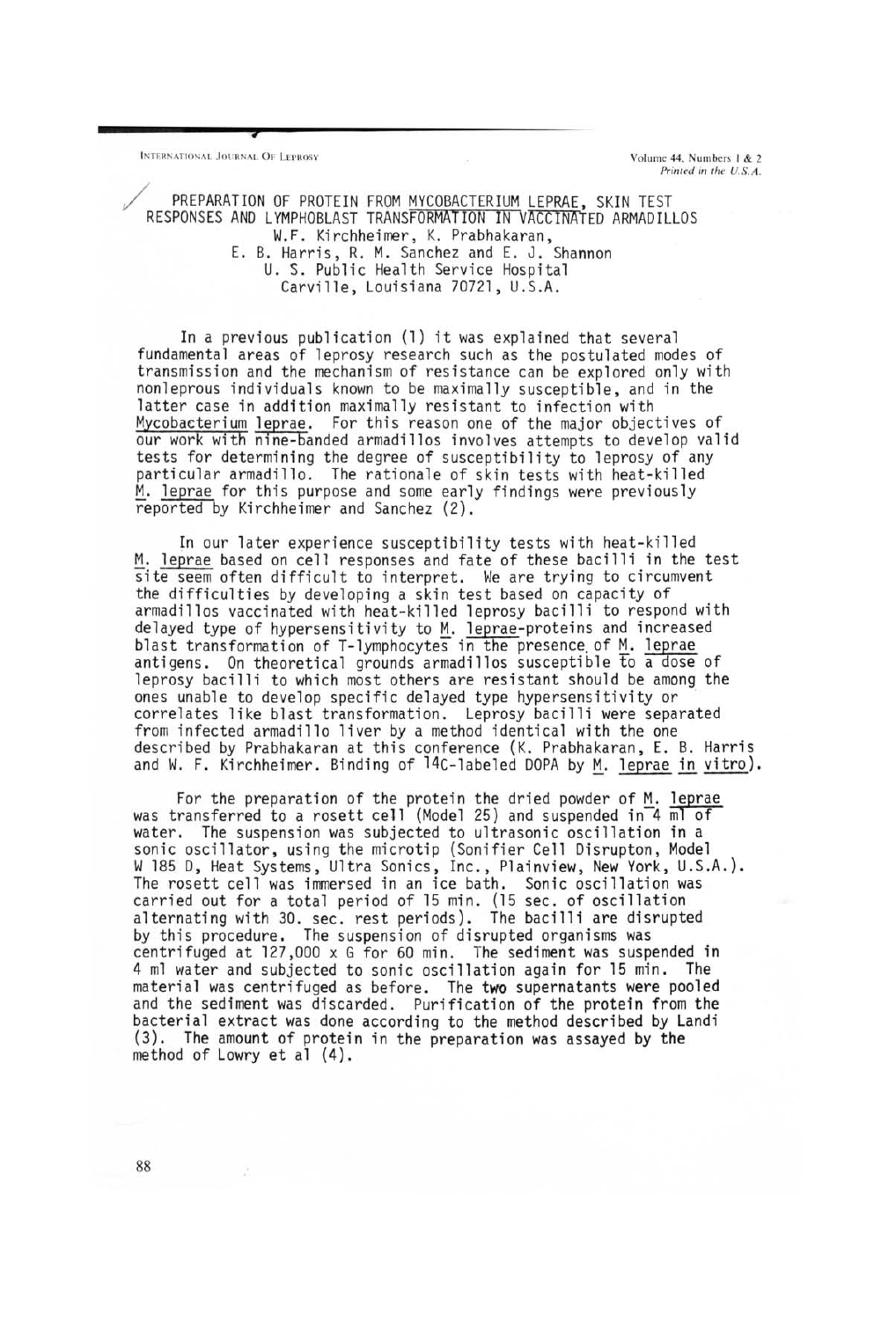## 44, I & 2 *W.* F. *Kirchheimer: Lepromin Reaction* & *Lymphoblast Transformation: Armadillo 89*

Ten adult armadillos of either sex were vaccinated by intramuscular inoculation of 3.0  $\times$  10<sup>8</sup> heat killed armadillo tissue-derived leprosy bacilli suspended in Freund's incomplete adjuvant. Forty-eight days later the armadillos received an intracutaneous inoculation of 4.0 x 107 heat-killed armadillo tissue-derived  $M$ . leprae (lepromin-A).<br>Nodules up to 15 x 15 mm in size developed in all ten armadillos at the test sites within 24 hours. After 72 hours the nodules declined in size. These skin reactions at 24, 48 and 72 hours are shown in Table I.

|                     | Skin Induration in mm |                |                |  |  |
|---------------------|-----------------------|----------------|----------------|--|--|
| Armadillo<br>Number | 24 hours              | 48 hours       | 72 hours       |  |  |
| 191                 | $13 \times 13$        | 8 x 8          | 8 x 8          |  |  |
| 193                 | $11 \times 13$        | 5 x 8          | $5 \times 8$   |  |  |
| 194                 | $12 \times 15$        | $15 \times 15$ | $12 \times 15$ |  |  |
| 195                 | $10 \times 14$        | $5 \times 5$   | 7 x 7          |  |  |
| 196                 | $10 \times 10$        | $12 \times 12$ | $7 \times 10$  |  |  |
| 197                 | $15 \times 15$        | $10 \times 13$ | 10 x.10        |  |  |
| 199                 | $13 \times 14$        | $10 \times 10$ | 7 x 10         |  |  |
| 200                 | $10 \times 12$        | 8 x 10         | 8 x 8          |  |  |
| 201                 | $11 \times 12$        | 8 x 10         | $4 \times 4$   |  |  |
| 202                 | $11 \times 11$        | $5 \times 5$   | 8 x 8          |  |  |

Table 1. Skin Reactions in Armadillos to Lepromin A, Tested 48 Days after Vaccination with Heat-Killed M. leprae in Freund's Incomplete Adjuvant

**The** cutaneous inoculation sites were biopsied after 28 days. Sections showed that tissue at the test sites consisted of macrophages and giant cells. Part of the tissue was necrotic and bacilli if seen looked disintegrated.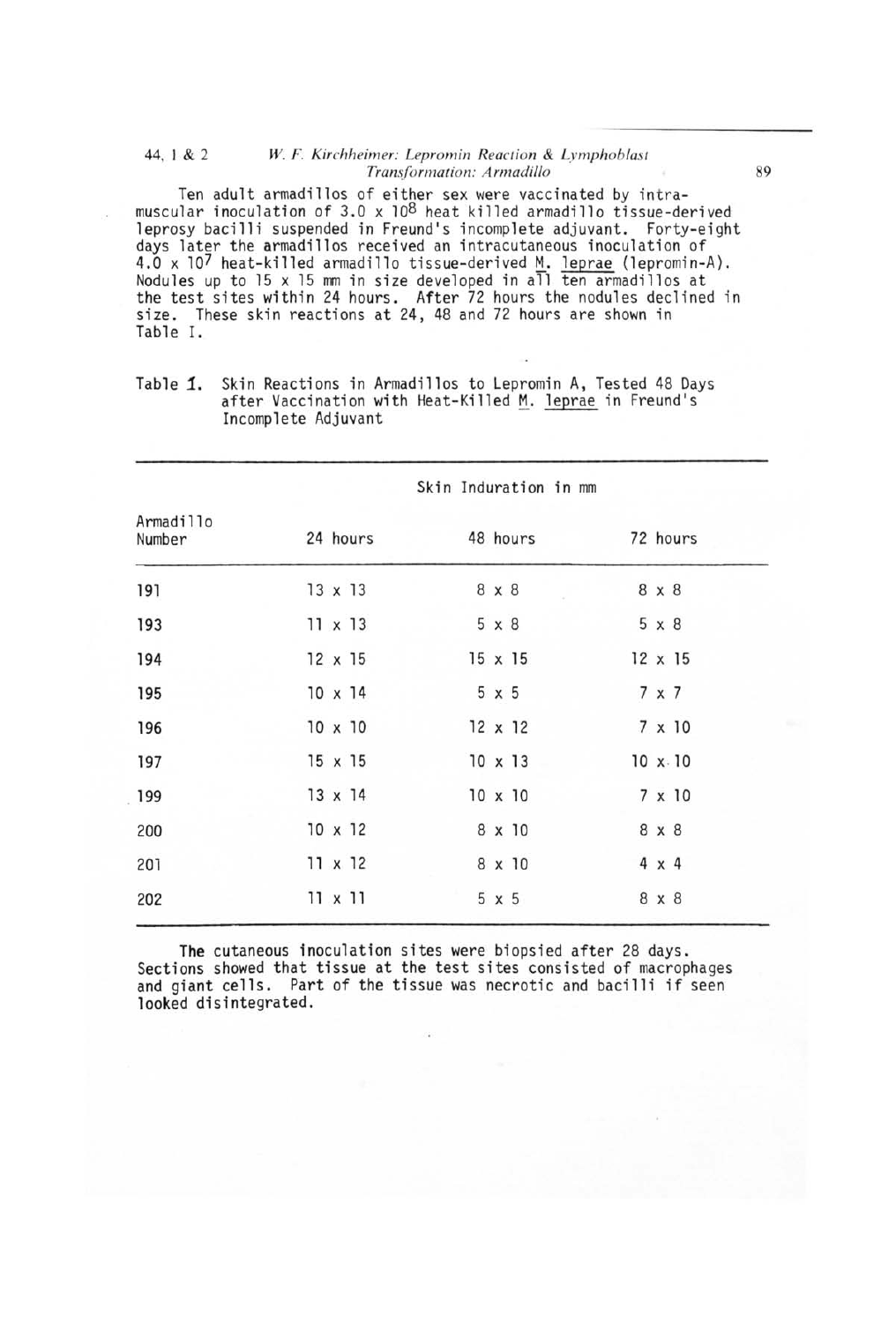Eight months after the initial vaccination six of the ten armadillos were skin tested in the genital region with 29 and 170 microgram of M.  $leprae$  protein. None of these armadillos reacted to 250 US units TU. The skin reactions to the  $M$ . leprae-protein and blast transformation of cultured lymphocytes in the presence of M. leprae are summarized in Table 2. The six vaccinated armadillos had erythematous skin responses to M. leprae-protein and five of them had significantly increased blast transformation of lymphocytes. The latter findings are based on measurements of uptake of radioactive thymidine. Fourteen not vaccinated armadillos failed to react to 170 microgram of  $M$ . leprae-<br>protein and to 250 US units TU.

Table 2. Skin-Reactions of Vaccinated Armadillos to M. leprae-Protein and Blast Transformation of Their Lymphocytes in Presence of M. leprae

| Armadillo<br>Number | M. leprae-Protein<br>Erythemas in mm at 24, 48, 72 hours<br>170 Microgram<br>29 Microgram |                   |                              |                     |       |
|---------------------|-------------------------------------------------------------------------------------------|-------------------|------------------------------|---------------------|-------|
| 191                 |                                                                                           |                   | $2 \times 2$<br>$4 \times 4$ | $4 \times 4$        | 1.08  |
| 193                 | $4 \times 4$                                                                              | 0<br>0            | $5 \times 5$<br>$5 \times 5$ | $3 \times 3$        | 2.36  |
| 194                 | $5 \times 5$                                                                              | $3 \times 3$      |                              |                     | 13.69 |
| 195                 | $7 \times 8$                                                                              | $3 \times 3$<br>0 | $4 \times 4$<br>8 x 8        | $13 \times 13$      | 8.61  |
| 199                 | 6 x 6                                                                                     | $2 \times 2$<br>0 | 0<br>0                       | (necrotic)<br>6 x 6 | 31.48 |
| 201                 | $5 \times 5$                                                                              | $3 \times 3$<br>0 | $3 \times 3$<br>$3 \times 3$ | $3 \times 3$        | 8.49  |

\*T/C = Trial over Control; *TIC* 1.45 is significant stimulation.

The skin reactivities of human beings with positive and negative Fernandez, Mitsuda and tuberculin reactions is being assessed by Bedi in India.